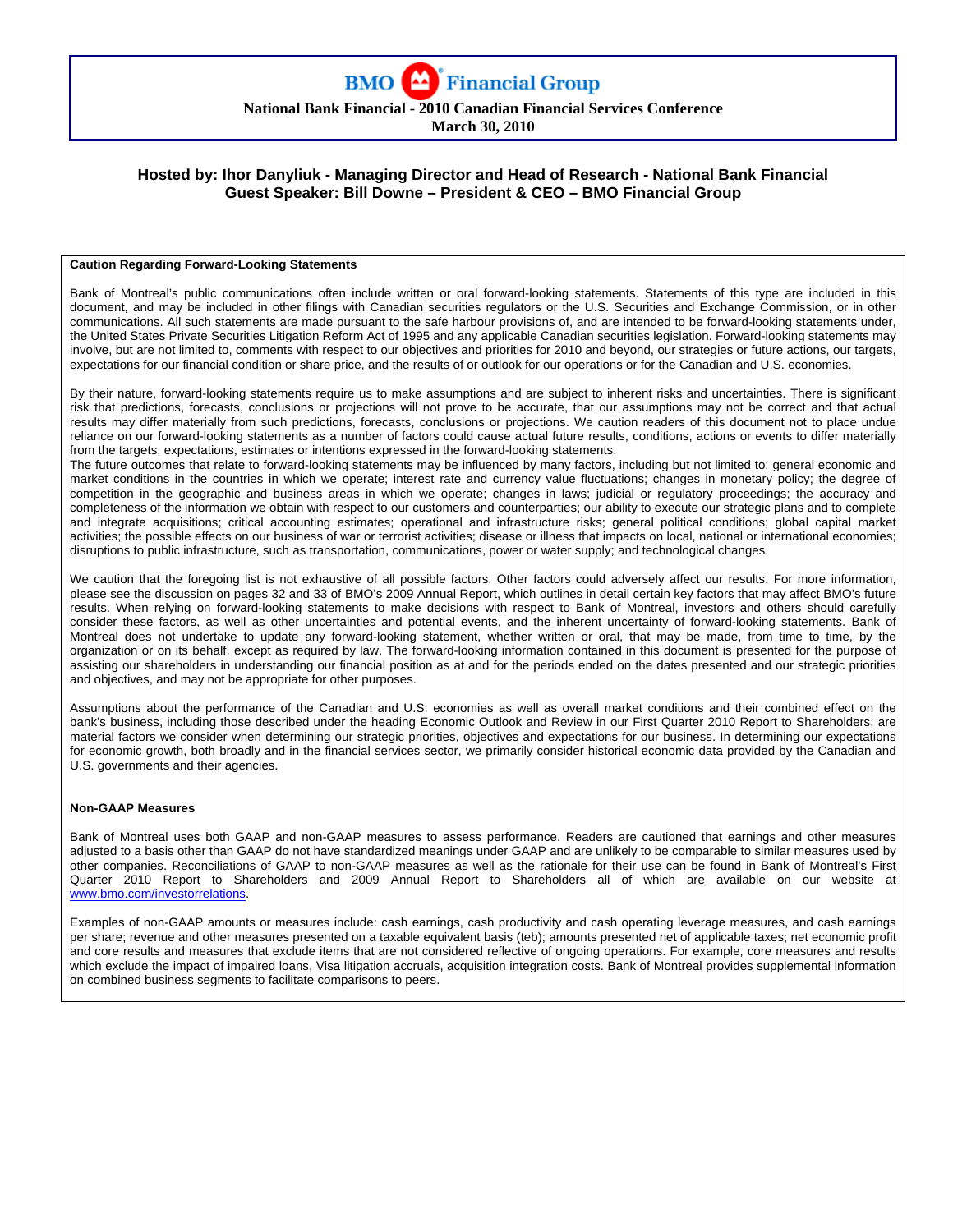#### **Ihor Danyliuk** *- Managing Director and Head of Research - National Bank Financial*

Our next speaker is Bill Downe, President and Chief Executive Officer of BMO Financial Group. Bill was appointed to his current role on March 1, 2007. Bill joined the Bank of Montreal in 1983 and held a variety of senior management positions in Canada and the U.S., including Denver, Houston, Chicago, and Toronto. In 1999 he was appointed Vice Chair, Bank of Montreal and in 2001 he was named Deputy Chair of BMO Financial Group and Chief Executive Officer of BMO Nesbitt Burns. In 2006 he was appointed Chief Operating Officer of BMO Financial Group. He is the only Canadian member of the International Business Leaders Advisory Council of the Mayor of Beijing, a member of the Economic Club of Chicago and Past President of the Federal Reserve Board's Federal Advisory. Welcome Bill.

#### **Bill Downe** *- President and Chief Executive Officer – BMO Financial Group*

Thanks very much, Ihor. Very much appreciate the introduction and the opportunity to be here and good morning to everyone. It's great for us to be here in Montreal, where just over 190 years ago the Bank of Montreal was founded. Okay, and before I begin, please note the caution regarding forward-looking statements on slide one, and we had a backward-looking statement and now we have a forward-looking statement.

I'm going to make some brief comments and then I'll open it up for questions. What I'd like to talk to you about falls under three headings. First, BMO's performance and the strengthening of our competitive position including steps in U.S. commercial banking to take advantage of the opportunity for growth coming out of recession; second, our strong capital position; and third, why we are well positioned for solid top line growth in the future recognizing that there are going to be revised global capital standards, a reconciliation of international accounting and U.S. financial reform.

Let me start with a reminder of our Q1 results which were released on March 2. Net income was \$657 million, ROE improved to 14.3%, revenues exceeded \$3 billion for the first time coupled with disciplined expense control in each of our operating groups. Our pre-provision pre-tax earnings were \$1.2 billion and credit performance was slightly better than expected with moderation in negative credit migration. And we expect to demonstrate once again that the management of credit is a core strength of BMO.

Our performance is attributable to success against five strategic priorities that we established in 2007. We set the stage for how we intend to compete providing a value proposition that's clearly higher touch and rooted in listening to and guiding customers to make better choices. We believe relationships are important in banking. Making money make sense for our customers is how we've come to think and it's how we operate. In doing so, we're delivering on a brand promise that has clear benefits for our customers and for our shareholders, as we demonstrate the earning power of our core businesses and reinforce the confidence we have in the execution of our strategy.

This differentiated approach and its success is highlighted in our flagship P&C Canada business, where there are four measures we use to track progress against our strategy and compare performance with our competitors.

First is growth in revenue, then growth in net income after-tax and then customer loyalty scores in both personal and commercial banking.

We've improved in each of these measures narrowing the gap to exemplar. At the end of 2007, we ranked fifth in both revenue and net income growth. By the end of fiscal 2009 we moved up to second in revenue growth and first in net income growth. As of Q1 2010, we maintained our number two ranking in revenue growth and top two position in net income growth.

In customer loyalty for both personal and commercial banking, we have materially improved our scores and we've narrowed the gap to the industry leader.

We're focused on growing the balance sheet. In the first quarter, personal deposits, consumer loans and credit cards continued to grow. Mortgage growth, where we haven't see as much progress as we'd like, remains a priority. But we're growing our specialized sales force to address this and we're taking a strong advisory role ensuring our customers get the right mortgage for the right house.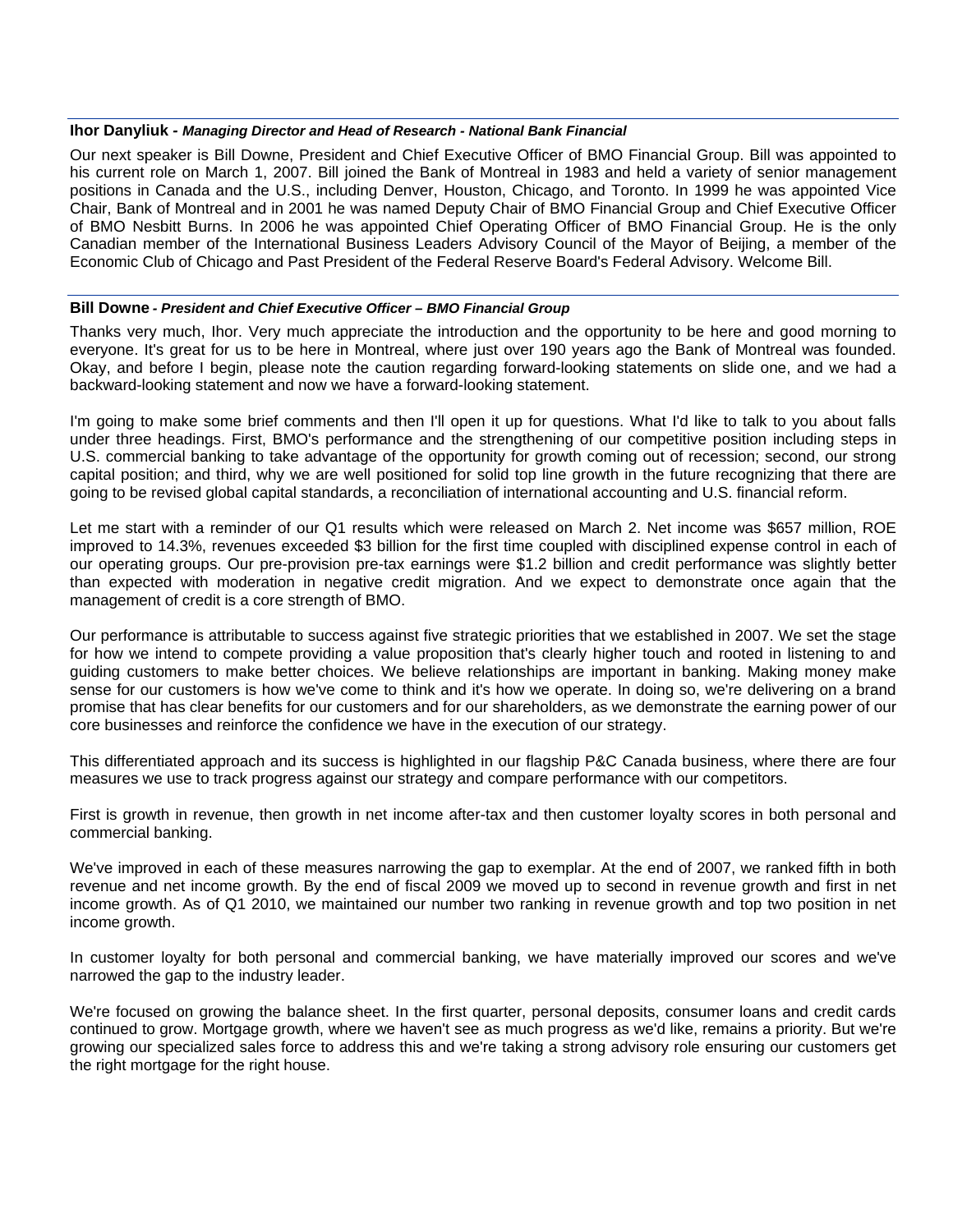We continue to rank second in Canadian business lending and we're well positioned to drive growth when commercial credit demand starts to pick up again.

The Private Client Group continues to generate good results with strong top line growth and momentum in attracting new client assets. Accelerating the growth of our wealth management business is a priority, and we have the benefit of award winning brands and we plan to capitalize on this as well as benefit from improving equity markets.

BMO Capital Markets' results reflect a diversified nature of our revenue flow and the work we've been doing to ensure that we drive strong sustainable returns throughout the cycle. And to that end, this group has achieved an ROE of at least 18% for the last three quarters. The pipeline of corporate equity, debt and M&A is recovering slowly, but we expect this will continue to improve as rising interest rates moderate the profitability of trading businesses.

P&C U.S. business is gaining traction highlighted by deposit growth and stronger commercial mid-market mortgage and auto loan originations. In terms of banking the Midwest is still an uneven market. There are a number of regional competitors who remain extremely cautious, many still have challenges in rebuilding capital; and in large part universal or network banks seem to have other priorities. So there is a visible opportunity we believe for Harris to grow and take market share in corporate banking.

We've identified a number of U.S. mid-market clients that will be better served under a P&C U.S. commercial banking model, and by migrating these accounts we expect to intensify RM coverage on an expanded universe of accounts and that's going to create an opportunity for deeper relationships. We'll realize economic benefits by significantly reducing the cost to serve each account and we're going to leverage our strong reputation as a commercial lender with the Harris brand at a time when customer loyalty has a great deal more visibility and the marketplace remains disruptive. We remain confident that our longstanding reputation for being consistent and supportive of our customers will enable us to build market share in the period of economic recovery.

To put this initiative in perspective, we expect to more than double the size of our existing commercial banking business, which has a book of about \$6.5 billion in both loans and deposits. Increase the average client size in our U.S. commercial mid market loan portfolio from a range of \$150 to \$200 million to sales of \$400 to \$500 million. The realignment will also improve our business mix within P&C U.S. and that will drive better productivity and ROE.

Migrating, primarily lending accounts into P&C U.S. will allow BMO Capital Markets to focus its attention fully on sectors and clients where we have differentiated competitive advantage with a clear focus on winning investment banking mandates.

This positions us well for growth as we expect credit utilization to pick up in the latter half of the year and we expect the U.S. commercial business to account for a much greater proportion of our revenue and profitability and the ROE of both the operating groups to begin to improve. Simply put, we're moving the business to where we think we have the best chance for growth in line with high expectations. And our second quarter results will reflect a transfer of these accounts.

Moving to slide six, I want to touch on financial and capital strength. As measured by market cap, BMO is the ninth largest bank in North America. Our quarter-end Tier 1 capital ratio was 12.5% and our tangible common equity to riskweighted asset ratio was 9.5%. Applying a consistent methodology for calculating TCE, BMO is ranked number four among North American banks, clearly a position of strength.

We're at a moment in time…where a bank that has a strong financial position and has a clear business strategy has a unique opportunity to grow. At BMO, we're in this position because of good decision-making and a clear vision about how we compete and how we manage risk. We embrace global financial reform and we believe we will thrive in the emerging global market, which will define the behaviour of the most successful banks. It's necessary and it simply makes sense. We've thought through the implication of regulatory reform unfolding in the U.S. and global scenarios of changing capital standards and under multiple scenarios we expect we'll be in a strong position to grow our business.

BMO is a well-capitalized North American competitor, with concentrations in retail strength in Canada and the U.S. Midwest, a successful application of the universal banking model. We have a strong wealth management and capital markets presence across the continent and we have deep roots in this market almost 200 years in both Canada and the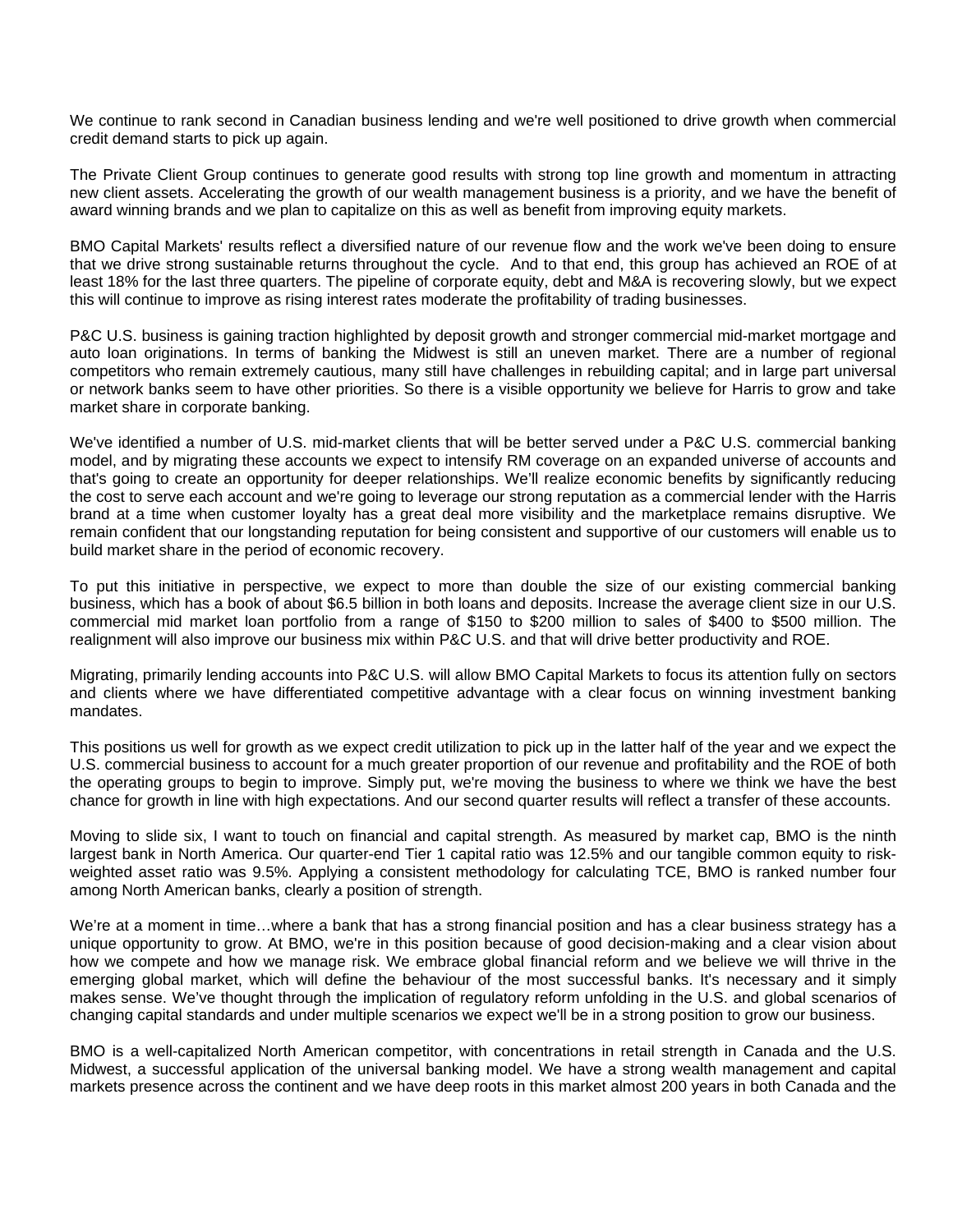U.S. We intend to grow by deepening share of wallet with existing customers and serving new customers with BMO's unique geographic footprint.

Looking ahead, we have clear North American strategies supported by a large and high quality customer base. Our financial position is very strong providing financial flexibility as the economy recovers and banking reform unfolds. We continue to execute strategic initiatives that expand our markets, and drive strong top-line growth while investing in productivity and we are at a point now where we can say the leadership team itself is becoming a source of advantage. The depth and experience of management has been augmented by external recruitment of very talented individuals since the beginning of 2006. We've engaged employees and we have a track record of delivering on our commitments.

Thanks very much I'd be very happy to take questions if you have any?

## **Ihor Danyliuk** *- Managing Director and Head of Research - National Bank Financial*

I'll kick off the questions. I have a two-part question on regulatory reform Bill. Can you comment on the U.S. regulatory reform rules being proposed in Senator Dodd's bill and then the second part can you provide your views on the proposed changes to the Basel framework?

## **Bill Downe** *- President and Chief Executive Officer – BMO Financial Group*

It is a two-part question, Ihor; thank you. Well I did refer to regulatory reform, and I think that upfront I should say that I think the status quo failed the system and that regulatory reform is necessary, it should be embraced, but I think that we need to start talking about specifics. A lot of the debate has really been general in nature and there are some very specific areas that need to be examined before regulatory reform moves forward.

One of the things that I think does need more debate is the notion of principles as well as rules. There are going to be new rules put in place but unless principles are established at the same time as those rules are defined, I think it's very difficult to expect that people's behavior will reflect the intent of those rules. So a good healthy debate about the principles behind rules is necessary and I think that the Dodd bill, which is somewhat different than what went before the House, from the House Finance Committee in December, creates a good opportunity for that debate and it's a precondition probably for any kind of a global reform that unfolds.

So I think we ought to, we as Canadians and investors and banks, global banks, ought to be very focused on how this unfolds. There are a number of elements in the Dodd bill that simply make common sense. A consumer protection agency -- we have a very effective consumer protection agency in Canada and I have some confidence that what will come out of the reform in the U.S. will reflect that same sensible approach and the notion of an oversight council to make sense of the competing regulatory regimes will make it easier for us to operate as a bank in that environment.

The discussion about the limits on proprietary trading I think ought to be a little more specific. In order to be in the banking business you have to be able to facilitate trading, you have to carry inventories, but some notion of what's an appropriate level of open positions relative to a size of the bank is probably a healthy thing to resolve. And then more transparency around derivative trading and the movement of OTC derivatives to clearing houses and potentially to exchanges are very positive. That's going to be -- have to be balanced by just the total impact of the accumulation of changes to ensure that we have a healthy banking system that's able to support economic growth.

Once that legislation is complete, Ihor, I think that we can then turn our minds to the G20 and the FASB and the more specific rules around levelling the playing field, globally levelling the playing field around capital.

And I guess the news there is that Canadian banks start out in a very strongly capitalized position and I think we will be well represented, if you want, in the global negotiations, which admittedly I think nations will be trying to preserve their own advantage. So, thanks for the question in both parts.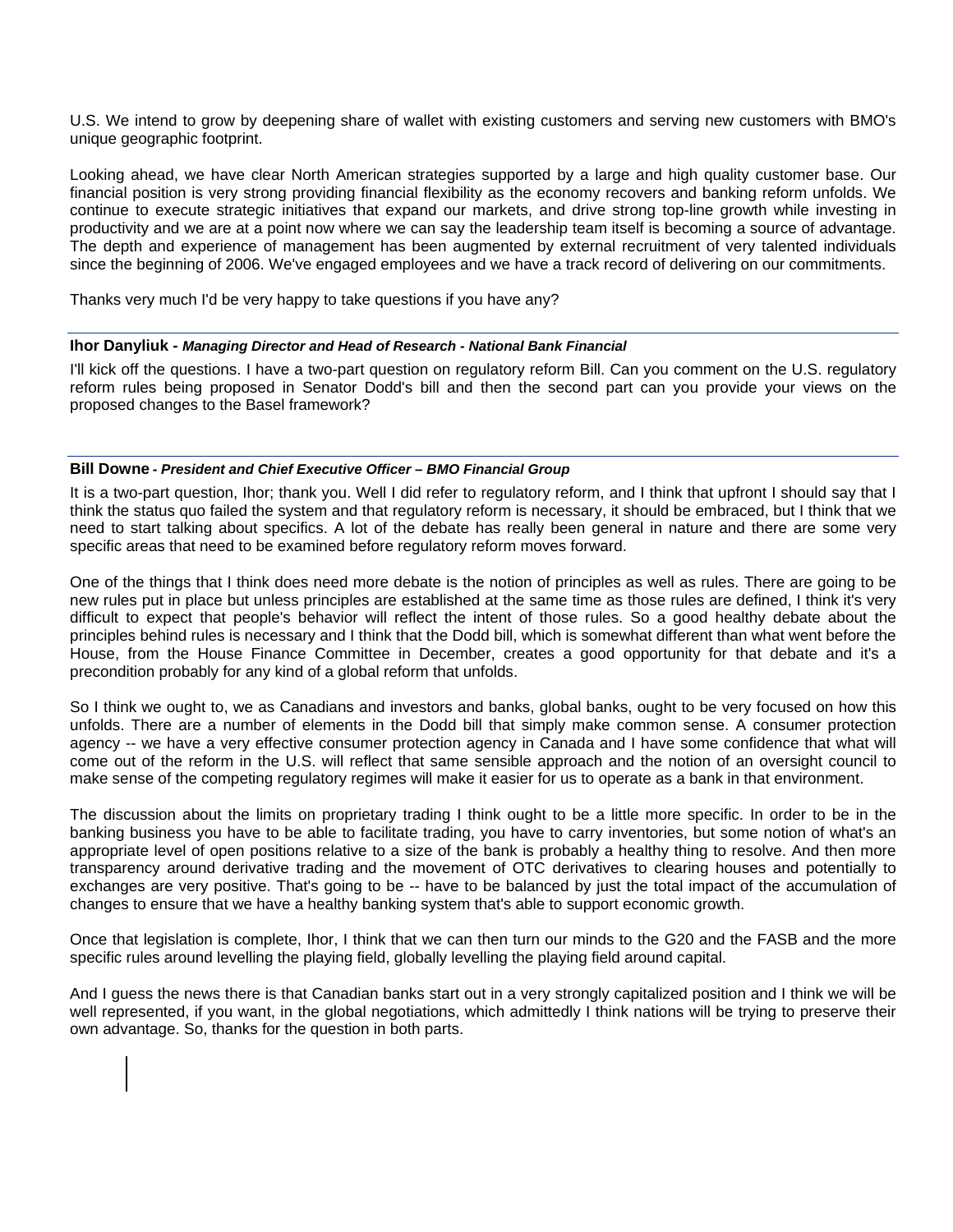# **Unidentified Audience Member**

Good morning. Could you comment on your provisions for both Canadian losses as well as your U.S. loans?

#### **Bill Downe** *- President and Chief Executive Officer – BMO Financial Group*

Sure. The provisioning that we've seen in the portfolios reflects estimates of loss; they are built up from the bottom. They peaked or they rose rapidly I would say in 2008. In 2009 we are seeing formations starting to abate. It's – this is an unusual cycle in that we went into the downturn and I think most of the industry went into the downturn with very few impaired loans. So, the process of seeing reversals offsetting new formations wasn't evident in 2008 and 2009. I think in 2010 and 2011 with a reduction in risk migration and a reduction in new impaired loan formation, we'll probably see provisions start to come down, and I think they are in a very good position now. Was that the nature of your question?

# **Unidentified Audience Member**

Yes, Thank you.

## **Unidentified Audience Member**

So, it seems like the emphasis for U.S. P&C has changed recently. Has that changed your thinking at all on FDIC deals, especially given the fact that it looks like Chicago activity is going to pick up here soon?

#### **Bill Downe** *- President and Chief Executive Officer – BMO Financial Group*

Well, I think what we've said about FDIC deals is they are very tricky. Unless you are looking at a branch footprint or a customer base that fits right in with the strategy of the bank, then merely buying something because it's cheap doesn't, I don't think, give you a good long-term benefit.

So the shift in our discussion about the potential for economic growth and growth in the Commercial Banking business I think is somewhat separate from the issue of would an FDIC transaction be attractive.

I think that the good news on FDIC transactions is that the volume has risen. It's clear that in the pipeline there will be some FDIC banks that do have good locations and good customers. I think in the early days, it was clear that the banks that really required closing didn't have much in the way of value in their asset base. So, I am optimistic that there will be some opportunities, but most of our focus is on just building the business through organic growth in a market that we think is going to recover.

# **Unidentified Audience Member**

Hi. Last year you acquired the AIG's Canadian Life Insurance business. Could you tell us whether the acquisition has met the bank's expectations?

#### **Bill Downe** *- President and Chief Executive Officer – BMO Financial Group*

We're very happy with the acquisition. At the time that we made it I think it was a very dark environment. There wasn't a lot of competition for it and what was most attractive to us was the quality of management and the underlining quality of the product slate. We thought it would fit very well with our own distribution. We have close to 1,500 investment advisors in Canada and more than half of them are licensed to sell insurance, and we are seeing a very good match between the Nesbitt Burns IAs and the products, so that's going extremely well.

The independent agent channel has always been an area where the bank has had good customers, and AIG's distribution through that channel is also very complementary. Their response has been very positive and what AIG had as a customer base has grown under the umbrella of BMO Assurance. So, in both those areas, I would say that the early results exceed our expectations. We are very happy with the acquisition.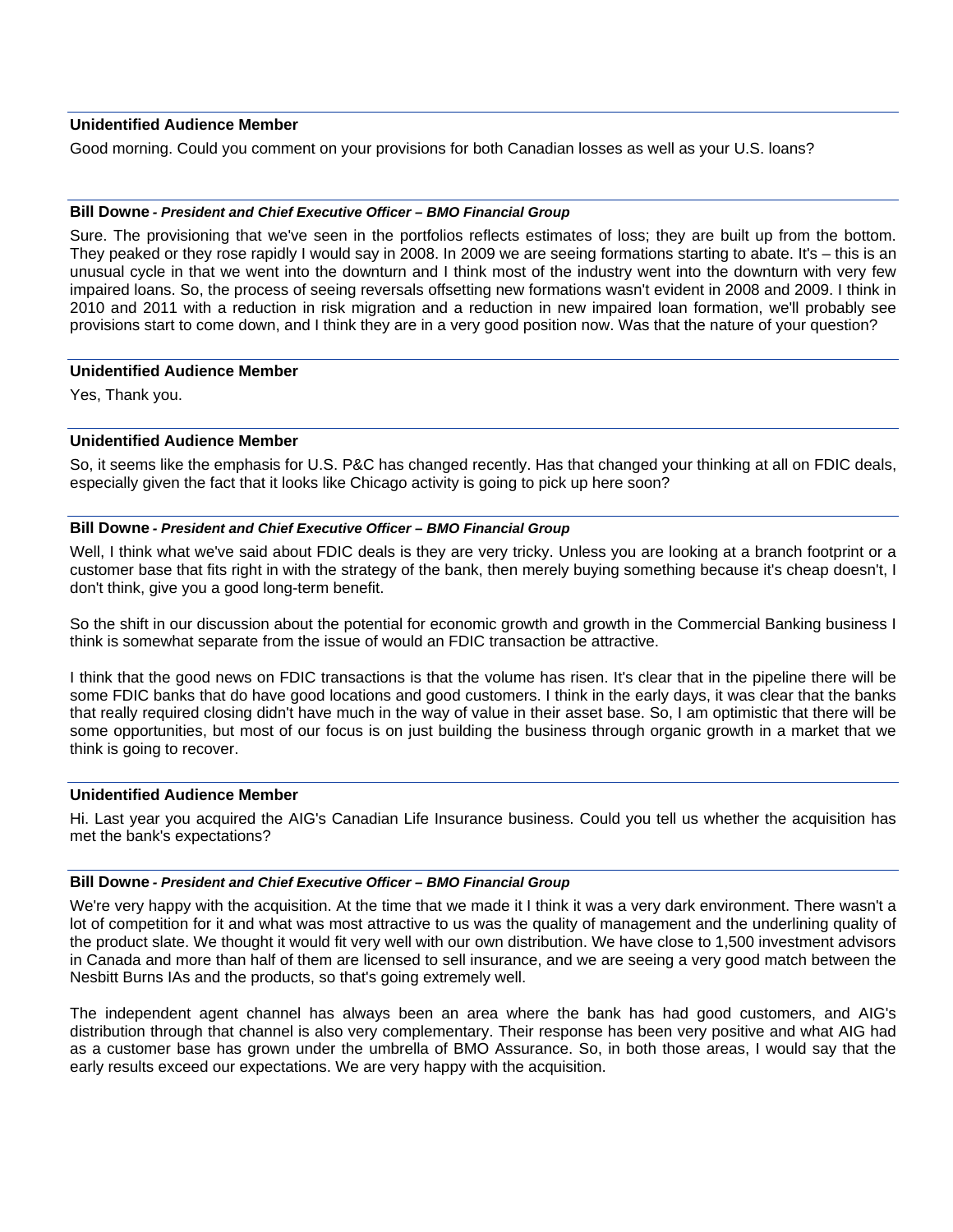## **Unidentified Audience Member**

Hello. What will happen under Basel on the payout – maximum payout ratio and the consequence on the volatility of the dividend?

# **Bill Downe** *- President and Chief Executive Officer – BMO Financial Group*

I don't think that the new Basel framework will have an impact, if you are talking specifically about how we think about our payout ratio. Going into the process, there is a list of things that could be used to reduce the current calculation of Tier 1 capital or of tangible common equity. And I think you have to look at that list of line items in a consolidated sense and that is, I think, that the questions were put out in the QIS to encompass all possibilities, but if you took any two of the line items and impose them you would end up with a much higher level of capitalization in the banking system. So, I think what will happen in the process is the balanced approach will ultimately prevail. And if you think about bank capital, Canadian banks were running north of 8% Tier 1 and U.S. banks were running around 6% and European banks were running around 4%. Most of the debate I think will take us to Tier 1 capital somewhere in the 8% to 10% range on the basis that Canadian banks were calculating – recognized we have the benefit of a much higher component of common equity in our Tier 1 ratios that will be of assistance and that those notions of restricting dividends or executive compensation are really designed to kick in at a time of crisis when capital ratios would be pushed well below that.

#### **Ihor Danyliuk** *- Managing Director and Head of Research - National Bank Financial*

In terms of growth in the U.S., in the Midwest, Bill, how much of that growth do you see being organic and how much do you see it being acquisition driven? And then in terms of acquisitions, Can you share with us what you are seeing out there, are they primarily distressed banks, are there good banks for sale?

## **Bill Downe** *- President and Chief Executive Officer – BMO Financial Group*

Initially, the only banks that were for sale were distressed banks and if that continues to be the case, then all the growth would be organic. And it's quite simple. Unless acquisitions fit in with the strategy of the bank, unless they bring the quality of customers and the quality of franchise that we're trying to build, we don't think it's the right way to grow.

But I do think that one of the things that we're going to see start to develop is banks that have good strong customer base, is in good reputation, and who have essentially repaired their capital coming out of the period of 2009, are going to be constrained with respect to their ability to grow. And I think that's where you might see the opportunity to combine banks if they had a growth strategy but don't have the capital to follow up on it. And I think that's, as has always been – the case, it's very difficult to predict because there is emotion involved. There is the attitude of the Boards of Directors of banks around whether they want to wait for value to recover, whether they believe in a growth strategy or whether they have just come through a period when they've been so unsettled that they would like to do nothing for a little while. So I really do think the opportunity to make good acquisitions has a subjective nature to it. It's very difficult to predict.

## **Unidentified Audience Member**

Sorry, just on your dividend payout policy, coming into that recession, you had somewhat of a higher payout target than the other banks. How do you think about your dividend payout going forward especially given the new reality? And another quick question, given it may be a new target in terms of Tier 1 capital, and more of a loose constraints on you guys, do you feel that that can impair your ability to get back to a level of profitability that you've seen in past and impair your level of return of equity that you can achieve?

## **Bill Downe** *- President and Chief Executive Officer – BMO Financial Group*

Okay, that's a fairly complicated question. In two parts, it speaks to the dividend and then it speaks to the level of earnings. But let me start with the dividend. We established a dividend payout range of 45 to 55%. And we did that in consultation with many of our larger shareholders who I think were signaling that in an environment where there were few opportunities for reinvestment that represented good value and that's when banks were trading at three times multiples in the market that a higher dividend payout ratio was attractive.